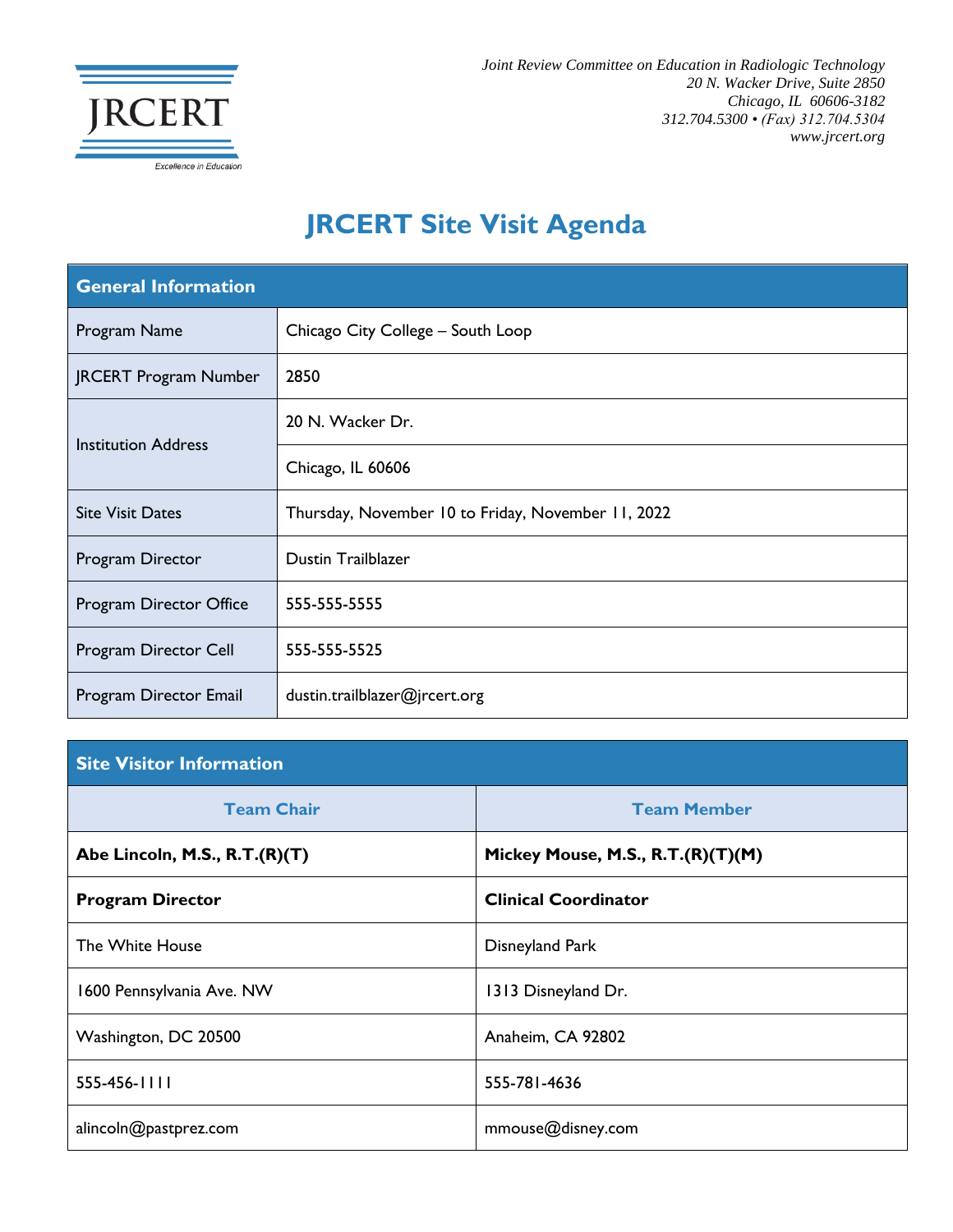| <b>Travel Information</b>                                                 |                   |  |
|---------------------------------------------------------------------------|-------------------|--|
| Wednesday, November 09, 2022 Abe Linclon arrives<br>2:08 PM               | United 564        |  |
| Wednesday, November 09, 2022 Mickey Mouse arrives<br>$1:47$ PM            | <b>Delta</b> 1203 |  |
| Site Visit Team will travel to hotel via Dustin Trailblazer, 555-555-5525 |                   |  |

Choose day before site visit. **Time and Location Event Purpose Attendees** Hotel PM Site Visit Team Meeting Discuss preliminary findings and Discuss preliminary findings and<br>review agenda<br>site Visit Team

| Thursday, November 10, 2022                                                                            |                                       |                                                                                                                                                                                                                           |                                                                                                                                                                                                      |
|--------------------------------------------------------------------------------------------------------|---------------------------------------|---------------------------------------------------------------------------------------------------------------------------------------------------------------------------------------------------------------------------|------------------------------------------------------------------------------------------------------------------------------------------------------------------------------------------------------|
| <b>Time and</b><br><b>Location</b>                                                                     | <b>Event</b>                          | <b>Purpose</b>                                                                                                                                                                                                            | <b>Attendees</b>                                                                                                                                                                                     |
| 8:00 AM                                                                                                | Site Visitors Picked up<br>at Hotel   | Choose an item.                                                                                                                                                                                                           | <b>Dustin Trailblazer</b>                                                                                                                                                                            |
| 8:30 AM<br><b>TBD</b>                                                                                  | <b>Introductory Meeting</b>           | To assure confidentiality, review<br>the purpose of the site visit, the<br>accreditation process, and the<br>roles of the site visit team and<br>JRCERT. Assess support of the<br>program and the educational<br>process. | <b>College President</b><br>Dean of Academic Affairs<br>Director of Admissions and Records<br>Director of Financial Aid<br><b>Director of Student Services</b><br>Director of Radiography<br>Faculty |
| To follow                                                                                              | <b>Individual Meetings</b>            | Verify presented data,<br>understand and validate support<br>for educational process, program<br>mission, goals, objectives, etc.                                                                                         | <b>College President</b><br>Dean of Academic Affairs<br>Director of Admissions and Records<br>Director of Financial Aid<br><b>Director of Student Services</b><br>Director of Radiography<br>Faculty |
| 9:30 AM<br><b>TBD</b>                                                                                  | Meet with Program<br><b>Officials</b> | Collect additional needed<br>documents; obtain clarification,<br>initial review of actual<br>instrument/surveys, student<br>records, etc.                                                                                 | Program Director<br><b>Clinical Coordinator</b><br><b>Didactic Faculty</b>                                                                                                                           |
| 10:15 AM<br>Library,<br>Student<br>Commons,<br>Classrooms,<br>Laboratory,<br><b>Faculty</b><br>Offices | Tour of<br>Campus/Facilities          | Tour facilities and brief interview<br>with those in charge of learning<br>resources, and student services<br>to assess level of support for the<br>program.                                                              | Program Faculty                                                                                                                                                                                      |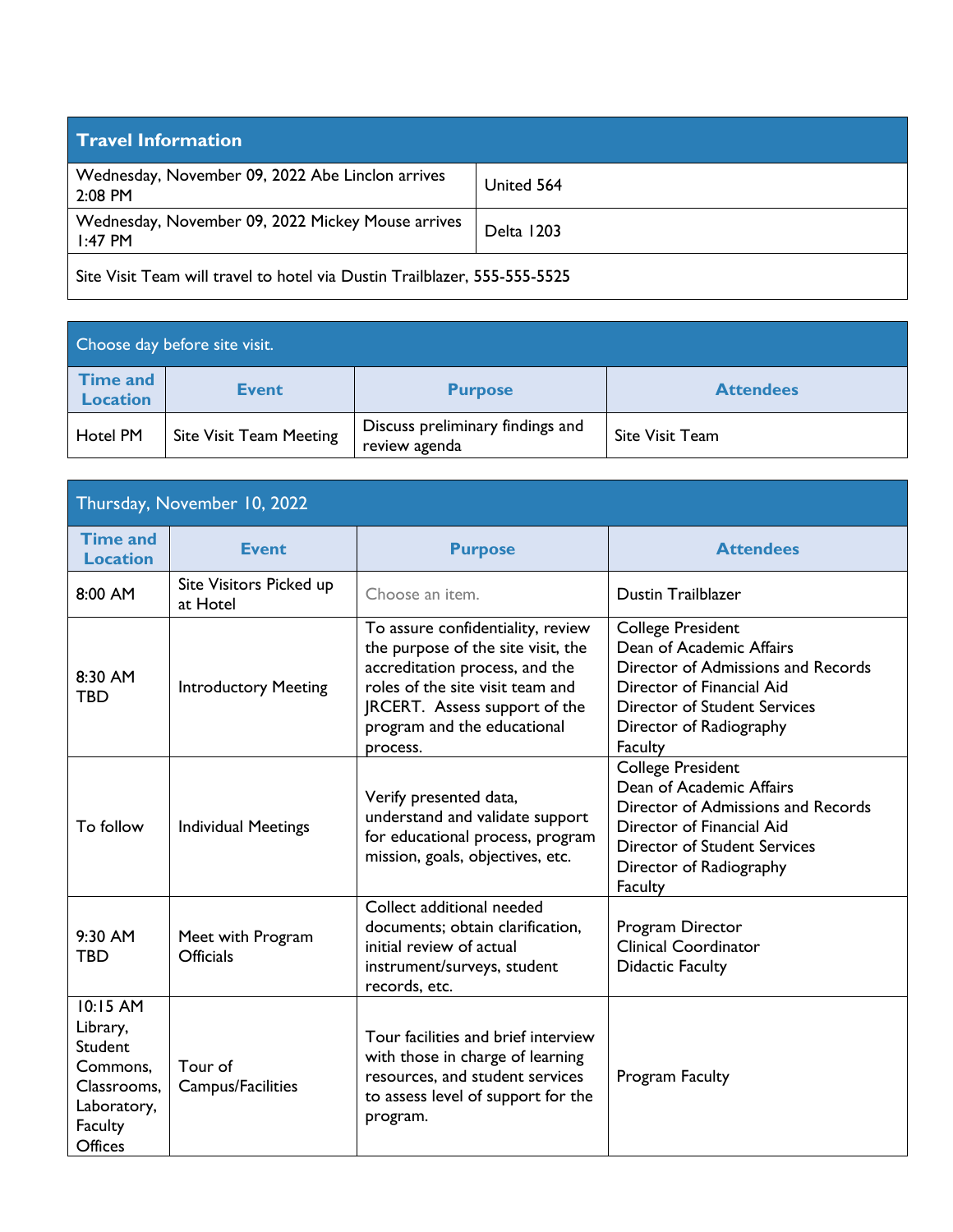| 11:30 AM                         | Luncheon with Clinical<br>Preceptors                                                 | Interview clinical staff (those not<br>being visited at clinical settings);<br>profile CP philosophy and<br>support for the program.                       | Names of confirmed CPs from settings<br>identified in the assignment letter |
|----------------------------------|--------------------------------------------------------------------------------------|------------------------------------------------------------------------------------------------------------------------------------------------------------|-----------------------------------------------------------------------------|
| 12:30 PM                         | <b>Visit ABC Clinical</b><br>Facility                                                | Tour facilities and resources,<br>interview designated Clinical<br>Preceptors and students on-site,<br>clinical staff, program graduates,<br>records, etc. | Clinical Preceptor<br>Radiology Director                                    |
| $1:15$ PM                        | Visit XYZ Clinical<br>Facility                                                       | Tour facilities and resources,<br>interview designated Clinical<br>Preceptors and students on-site,<br>clinical staff, program graduates,<br>records, etc. | Clinical Preceptor<br><b>Clinical Director</b>                              |
| 3:00 PM<br><b>SV</b><br>Workroom | Review Program<br>Records, Provide Listing<br>of Additional<br>Documents, if needed. | Collect additional needed<br>documents; obtain clarification,<br>initial review of actual<br>instrument/surveys, student<br>records, etc.                  | Program Director<br><b>Clinical Coordinator</b><br><b>Didactic Faculty</b>  |
| 4:30 PM                          | Return to Hotel                                                                      | Choose an item.                                                                                                                                            |                                                                             |
| 5:30 PM                          | <b>Site Visitor Team</b><br>Meeting                                                  | Discuss preliminary findings and<br>review agenda for Friday                                                                                               | Site Visit Team                                                             |

| Friday, November 11, 2022                     |                                                          |                                                                                                                                                                                                                                      |                                             |
|-----------------------------------------------|----------------------------------------------------------|--------------------------------------------------------------------------------------------------------------------------------------------------------------------------------------------------------------------------------------|---------------------------------------------|
| <b>Time and</b><br><b>Location</b>            | <b>Event</b>                                             | <b>Purpose</b>                                                                                                                                                                                                                       | <b>Attendees</b>                            |
| 8:00 AM                                       | Site Visitors Picked up<br>at Hotel                      | Choose an item.                                                                                                                                                                                                                      | <b>Dustin Trailblazer</b>                   |
| 8:30 AM<br><b>TBD</b>                         | Meet with Students for<br>SV Introduction                | Provide a brief overview of<br>accreditation importance and<br>inquire about the students'<br>knowledge relative to<br>educational & academic<br>processes and validate<br>understanding of program<br>purpose, mission, goals, etc. | First-year Students<br>Second-year Students |
| 10:30 AM                                      | <b>Break</b>                                             | Choose an item.                                                                                                                                                                                                                      |                                             |
| 11:00 AM<br><b>Site Visitor</b><br>Workroom   | Review Program<br>Records and Requested<br>Documentation | Review final additional data if<br>needed for compilation of final<br>report.                                                                                                                                                        | <b>Site Visit Team</b>                      |
| $11:30$ AM<br><b>Site Visitor</b><br>Workroom | Meet with Program<br><b>Officials</b>                    | Review final additional data if<br>needed for compilation of final<br>report.                                                                                                                                                        | Program Faculty                             |
| 12:00 PM                                      | <b>Site Visit Team Meeting</b><br><b>Working Lunch</b>   | Choose an item.                                                                                                                                                                                                                      | <b>Site Visit Team</b>                      |